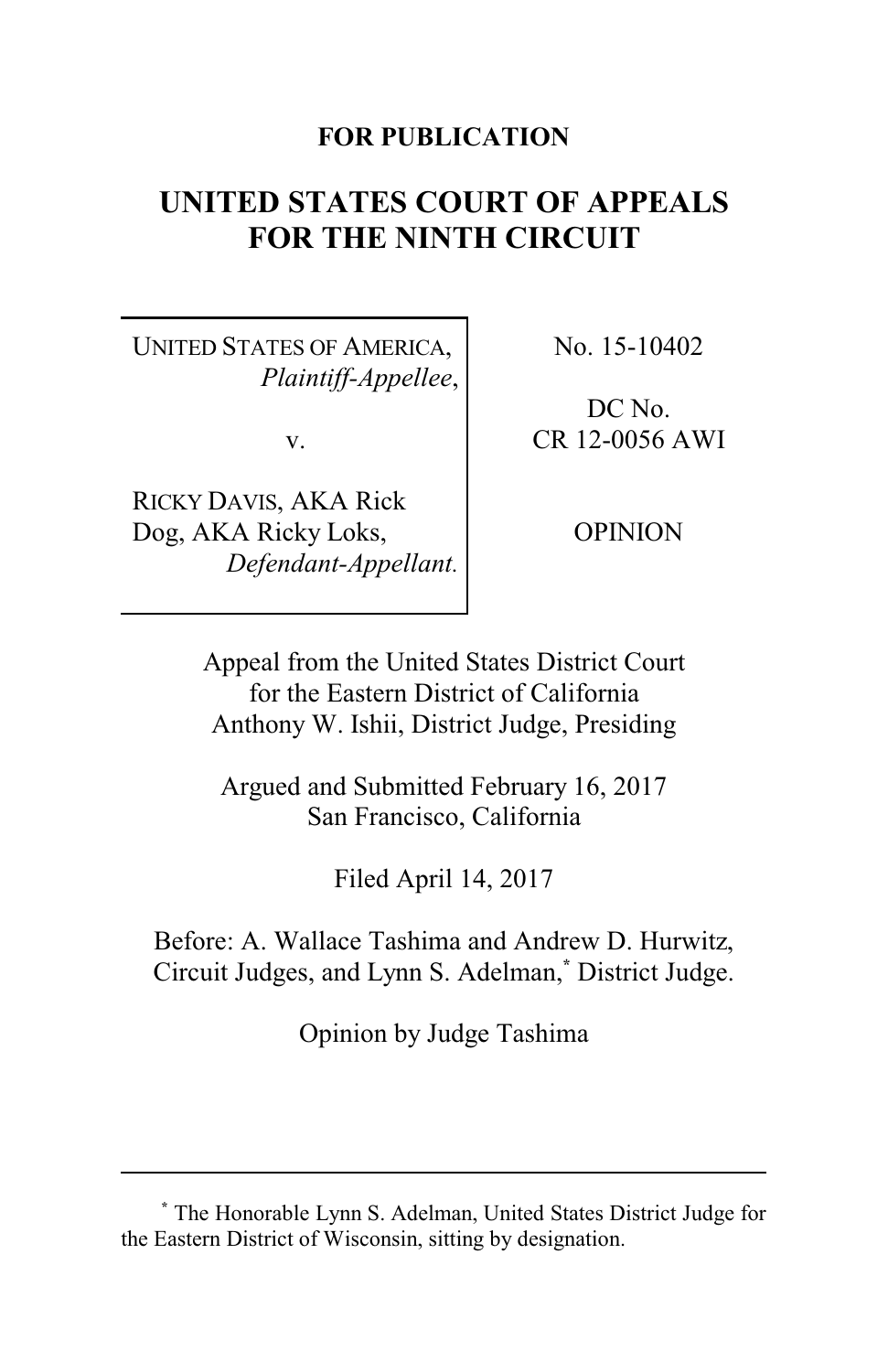# **SUMMARY\*\***

## **Criminal Law**

The panel affirmed a conviction for sexual exploitation of a minor in violation of 18 U.S.C. § 2251(a), reversed a conviction for attempted sex trafficking of a minor in violation of 18 U.S.C. § 1591(a), vacated the sentence, and remanded for further proceedings.

The panel held that a constructive amendment of the indictment occurred, where the  $\S 1591(a)$  charge required the government to prove beyond a reasonable doubt that the defendant affirmatively knew of the minor's age or that he recklessly disregarded her minority status, but the jury instructions and the government's closing argument stated that the jurors could convict, even without a finding as to knowledge or recklessness, so long as they determined that the defendant had a reasonable opportunity to observe the minor. The panel remanded to the district court for resentencing on an open record or, alternatively, for the defendant to be retried on the  $\S$  1591(a) charge.

The panel addressed other arguments in a concurrently filed memorandum.

**<sup>\*\*</sup>** This summary constitutes no part of the opinion of the court. It has been prepared by court staff for the convenience of the reader.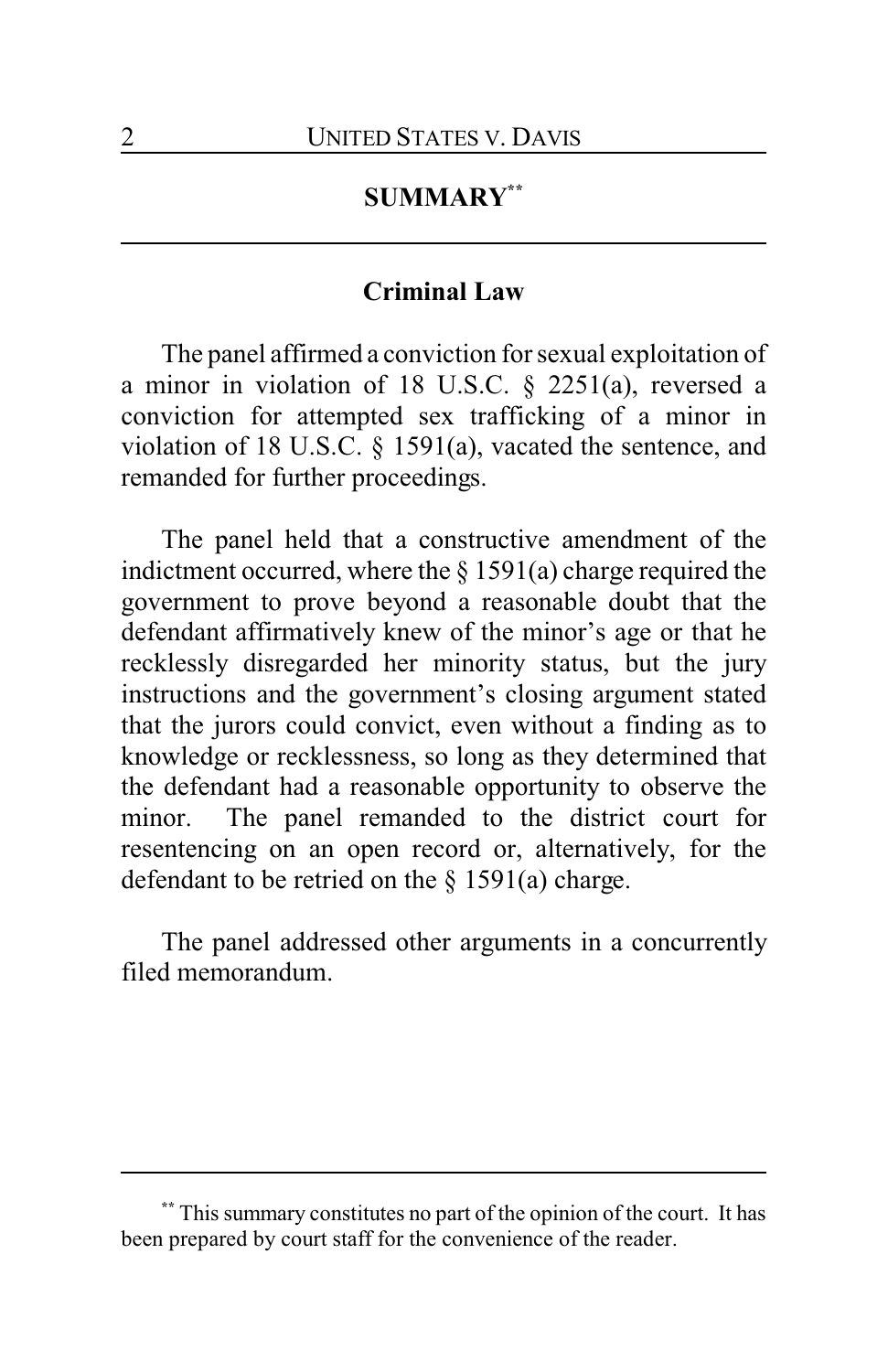# **COUNSEL**

Peggy Sasso (argued), Assistant Federal Defender; Heather E. Williams, Federal Defender; Office of the Federal Public Defender, Fresno, California; for Defendant-Appellant.

Brian W. Enos (argued), Assistant United States Attorney; Camil A. Skipper, Assistant United States Attorney & Appellate Chief; Phillip A. Talbert, Acting United States Attorney; United States Attorney's Office, Fresno, California; for Plaintiff-Appellee.

## **OPINION**

TASHIMA, Circuit Judge:

Ricky Davis appeals his convictions for sexual exploitation and attempted sex trafficking of a minor, as well as the resulting sentence. We have jurisdiction under 28 U.S.C. § 1291. We affirm Davis' conviction for sexual exploitation of a minor, but we reverse his conviction for attempted sex trafficking. **1**

#### **I.**

On September 17, 2011, Ricky Davis brought thirteenyear-old Bianca to his house. Once there, he discussed the possibility of Bianca making money by going on dates, took sexually explicit photos of her, helped to post these images on a website known for advertising escort services, and

<sup>&</sup>lt;sup>1</sup> In a concurrently filed memorandum, we address and reject Davis' arguments not addressed in this opinion.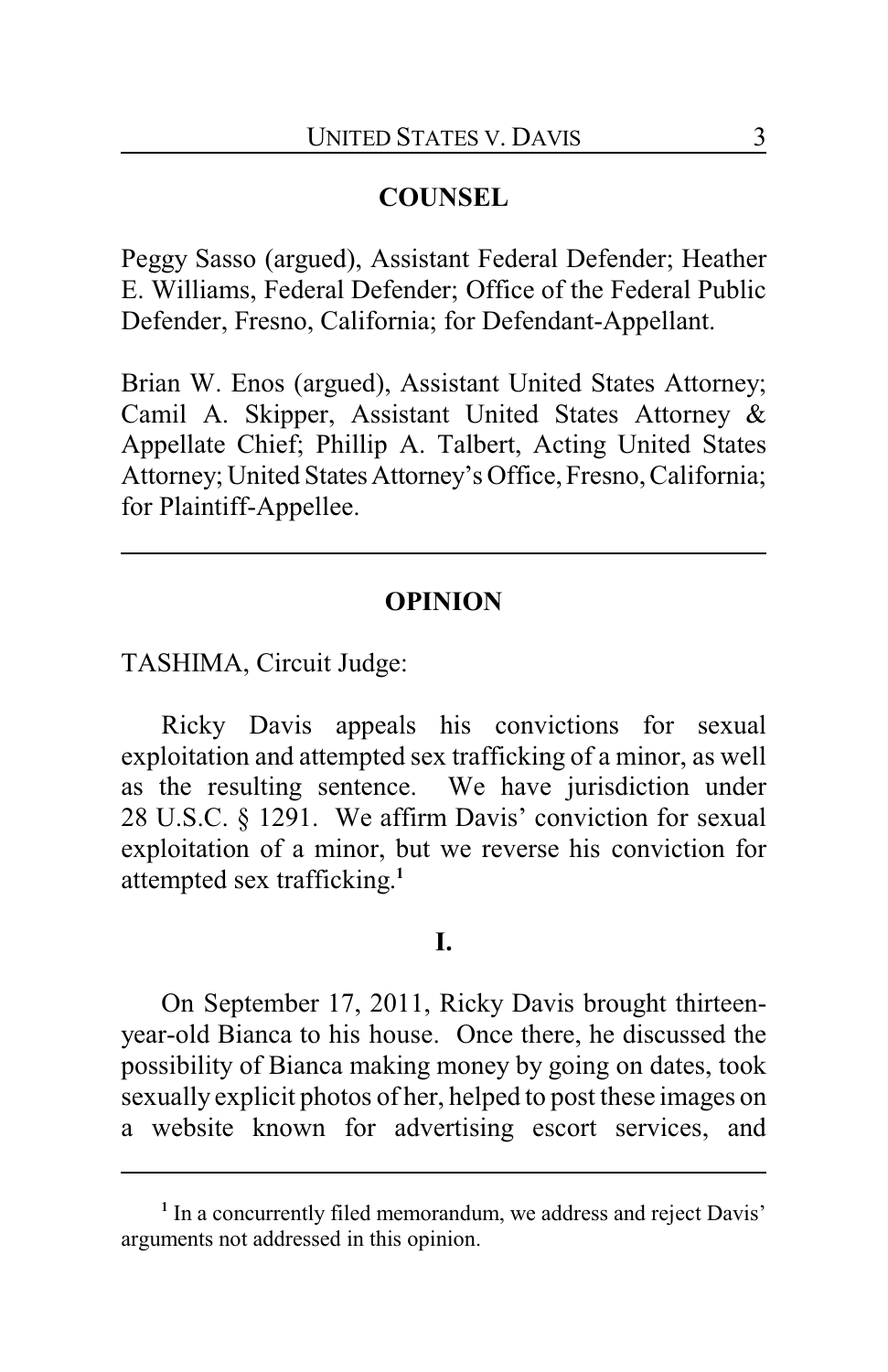introduced Bianca to at least one individual with whom Bianca later had sex in exchange for money. Some months later, after two different men had trafficked Bianca, law enforcement discovered the sexuallyexplicit photographs and arrested Davis.

Davis was indicted for (1) sexual exploitation of a minor, in violation of 18 U.S.C. § 2251(a), and (2) attempted sex trafficking either by force or of a minor, in violation of 18 U.S.C. §§ 1591(a), 1594. Davis was convicted on both counts. The district court sentenced him to concurrent 300 month terms of imprisonment.

This appeal followed. Davis challenges his conviction under  $\S$  1591(a) on the ground that the district court's jury instruction constructively amended the indictment.

#### **II.**

"When [as in this case] a defendant raises a constructive amendment claim before the district court, we review de novo." *United States v. Ward*, 747 F.3d 1184, 1188 (9th Cir. 2014).

## **III.**

#### **A. A Constructive Amendment Occurred.**

"The Fifth Amendment's grand jury requirement establishes the 'substantial right to be tried only on charges presented in an indictment returned by a grand jury.'" *United States v. Antonakeas*, 255 F.3d 714, 721 (9th Cir. 2001) (quoting *United States v. Miller*, 471 U.S. 130, 140 (1985)). "A constructive amendment occurs when the charging terms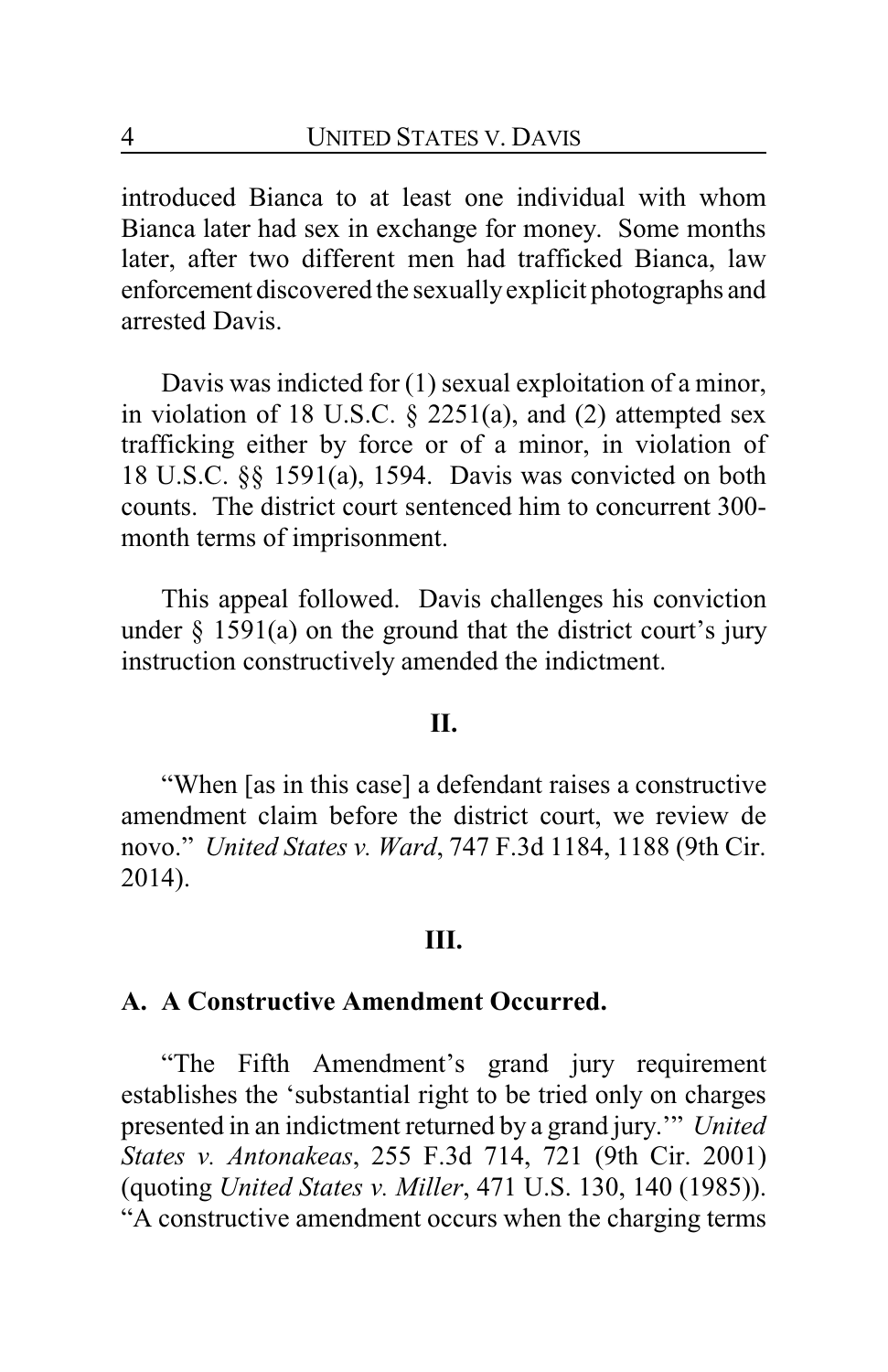of the indictment are altered, either literally or in effect, by the prosecutor or a court after the grand jury has last passed upon them." *Ward*, 747 F.3d at 1190 (internal quotation marks and citation omitted). There are two types of constructive amendment: first, where "there is a complex of facts [presented at trial] distinctly different from those set forth in the charging instrument," and, second, where "the crime charged [in the indictment] was substantially altered at trial, so that it was impossible to know whether the grand jury would have indicted for the crime actually proved." *United States v. Adamson*, 291 F.3d 606, 615 (9th Cir. 2002) (quoting *United States v. Von Stoll*, 726 F.2d 584, 586 (9th Cir. 1984)). Here, we are concerned with the second type of amendment.

Our decision in *United States v. Dipentino*, 242 F.3d 1090 (9th Cir. 2001), is an instructive example of the second category. In *Dipentino*, the Court considered a constructive amendment challenge to a conviction for violations of the Clean Air Act. *Id.* at 1093–94. The indictment charged that the defendants had:

> . . . caused quantities of scraped and/or loose asbestos-containing debris to be left on floors and other surfaces where such debris was allowed to dry, instead of causing all such debris to be gathered, while wet, and placed in leak-proof containers or wrappings to be removed from the site, as required by work practice standards promulgated pursuant to the Clean Air Act.

*Id.* at 1094–95. When instructing the jury, however, the district court defined the charged offense as one in which the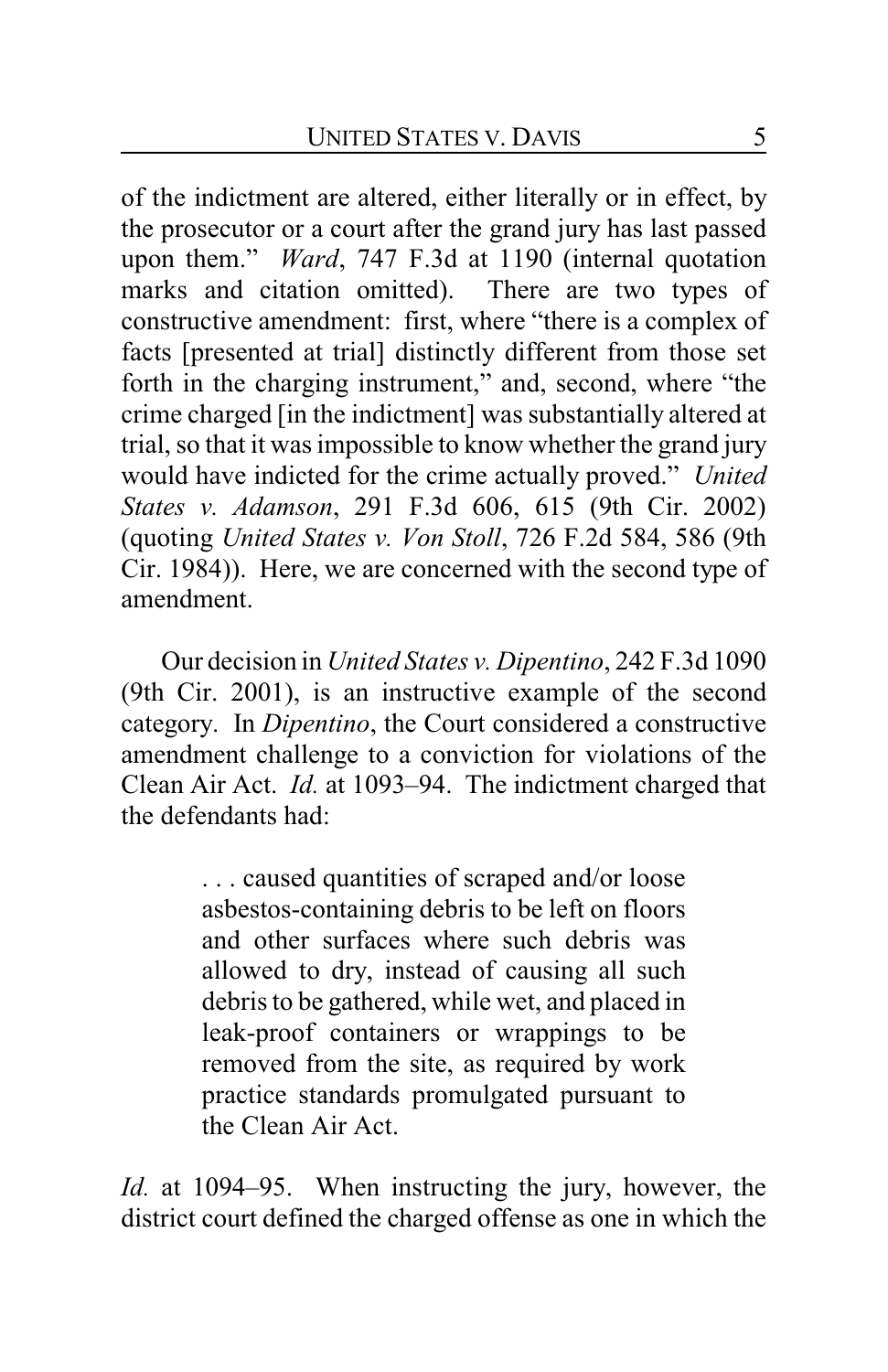defendants "knowingly failed . . . to comply with the work practice standards alleged in the indictment." *Id.* at 1095. Critically, the district court then defined the relevant work practice standards as requiring that "[a]ll asbestos-containing waste material shall be deposited as soon as is practical by the waste generator at a waste disposal site that meets appropriate federal requirements." *Id.*

Because the conduct charged in the indictment was substantially different from the conduct described in the jury instructions, we concluded that "[i]t is evident that the district court constructively amended the indictment because the jury instruction permitted the jury to convict the defendants of violating a work practice standard they were not charged in the indictment with violating[.]" *Id.*

This case is closely analogous to *Dipentino*. Here, Count 2 of the indictment charges that Davis violated  $\S$  1591(a) when he:

> . . . knowingly attempted to recruit, entice, harbor, transport, provide, obtain, and maintain by any means, a person to engage in a commercial sex act, to wit: a minor female victim, . . . *knowing or in reckless disregard of the fact that the person had not attained the age of 18 years*[.]

(Emphasis added.) At trial, however, the jury instruction as to Count 2 provided, in relevant part:

> The elements of sex trafficking are: . . . (2) knowing that Bianca had not attained the age of 18 years, or recklessly disregarded that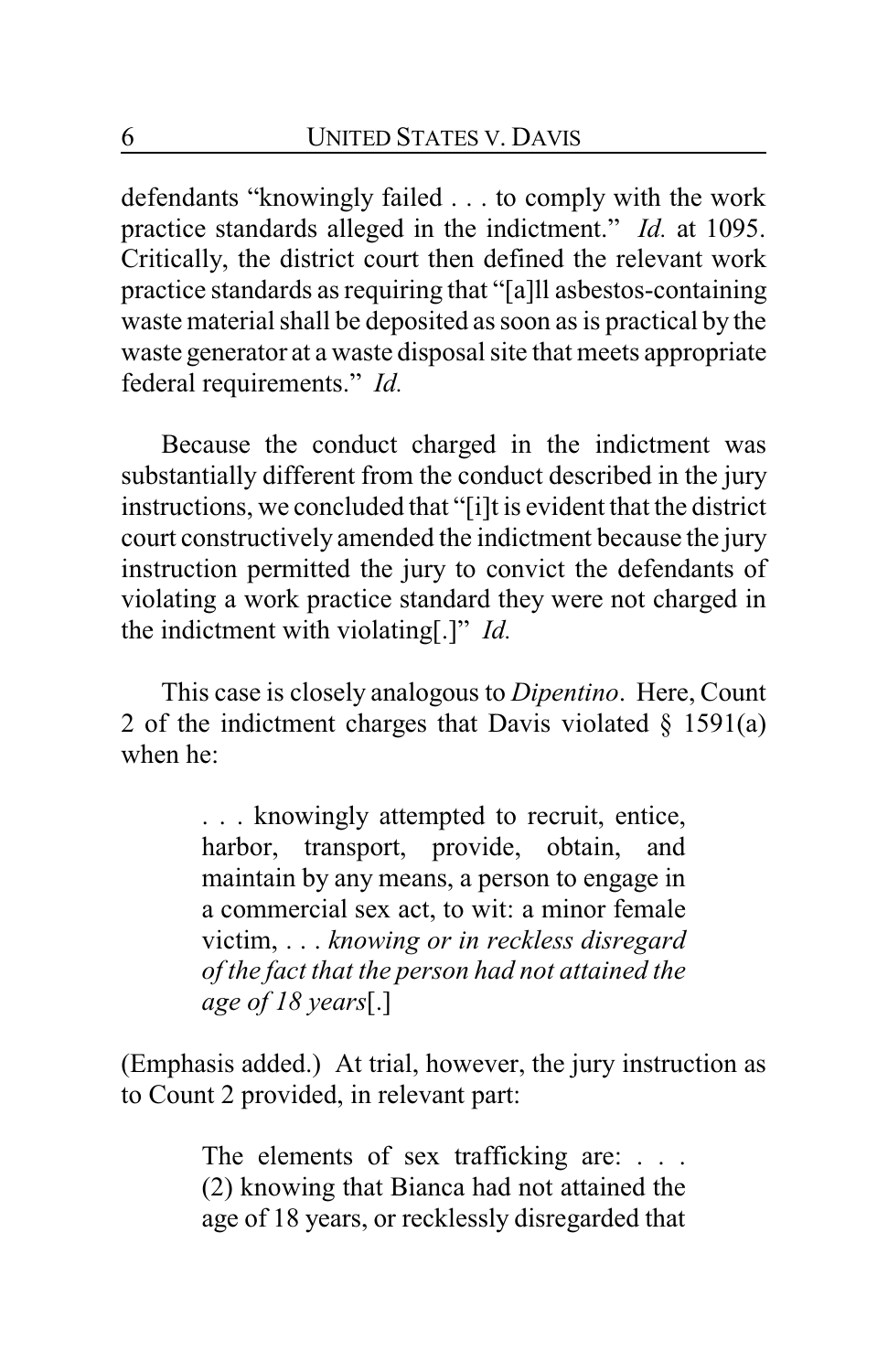fact, *or the defendant had a reasonable opportunity to observe Bianca*, and that Bianca would be caused to engage in a commercial sex act . . . [.]

(Emphasis added.) Elsewhere in the same instruction, the district court charged:

> In Count 2 of the Indictment, the defendant is charged with Attempted Sex Trafficking of Children. For the defendant to be found guilty, the Government need not prove that the defendant knew Bianca had not attained the age of 18 *so long as the defendant had a reasonable opportunity to observe Bianca*. **2** (Emphasis added.)

In its closing argument, the government adopted much the same approach, arguing:

> [W]e, again, submit that the evidence shows both, that Bianca had not attained the age of 18, or the defendant recklessly disregarded that fact, *or he had a reasonable opportunity to observe Bianca*, and that she would be caused to engage in a commercial sex act.

(Emphasis added.)

**<sup>2</sup>** The italicized language is taken from § 1591(c), which further provides that if the government proves the "reasonable opportunity to observe" prong, it is relieved from proving the defendant's knowledge or recklessness regarding the victim's minority.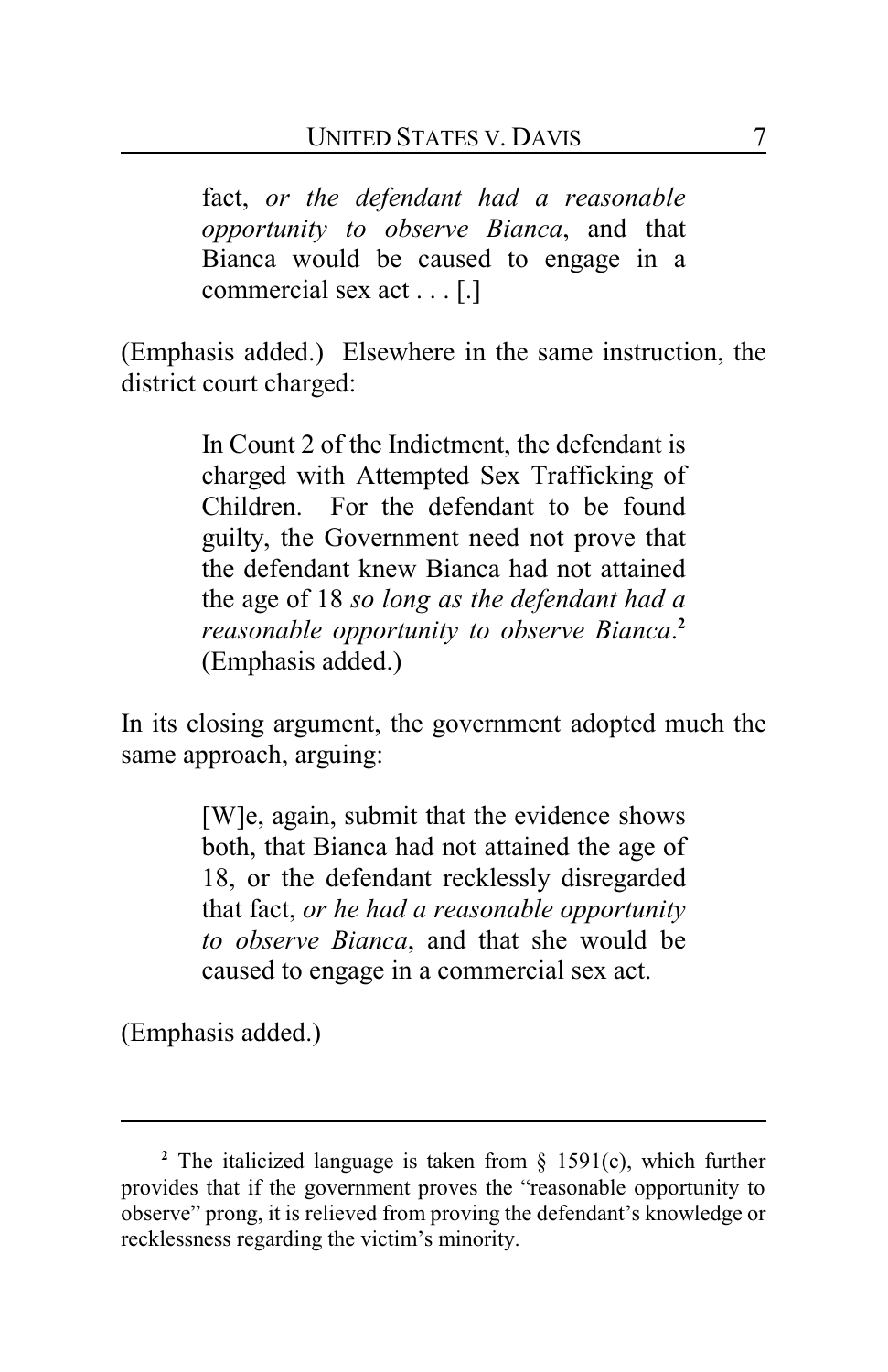It is evident that the language of the indictment differs substantially from the jury instruction and the government's closing argument. Specifically, the indictment charged that Davis knew Bianca was a minor or that he recklessly disregarded this fact. Thus, under the indictment, the government was required to prove, beyond a reasonable doubt, either that Davis affirmatively knew of Bianca's age, or, alternatively, that he recklessly disregarded her minority status. In contrast, the jury instructions afforded jurors a *third* option for convicting Davis: namely, they could convict, even without a finding as to knowledge or recklessness, so long as they determined that Davis *"had a reasonable opportunity to observe Bianca."*

We thus conclude that a constructive amendment occurred because "the crime charged [in the indictment] was substantially altered at trial, so that it was impossible to know whether the grand jury would have indicted for the crime actually proved." *Adamson*, 291 F.3d at 615. *See also United States v. Stewart Clinical Lab, Inc.*, 652 F.2d 804, 807 (9th Cir. 1981) ("The court may not substantially amend the indictment through its instructions to the jury." (citations omitted)). Our holding today is consistent with *United States v. Lockhart*, 844 F.3d 501 (5th Cir. 2016), the facts of which are indistinguishable from this case. There, the Fifth Circuit observed:

> By including the language found in  $§$  1591(c), the district court materially modified an essential element of the indictment by transforming the offense with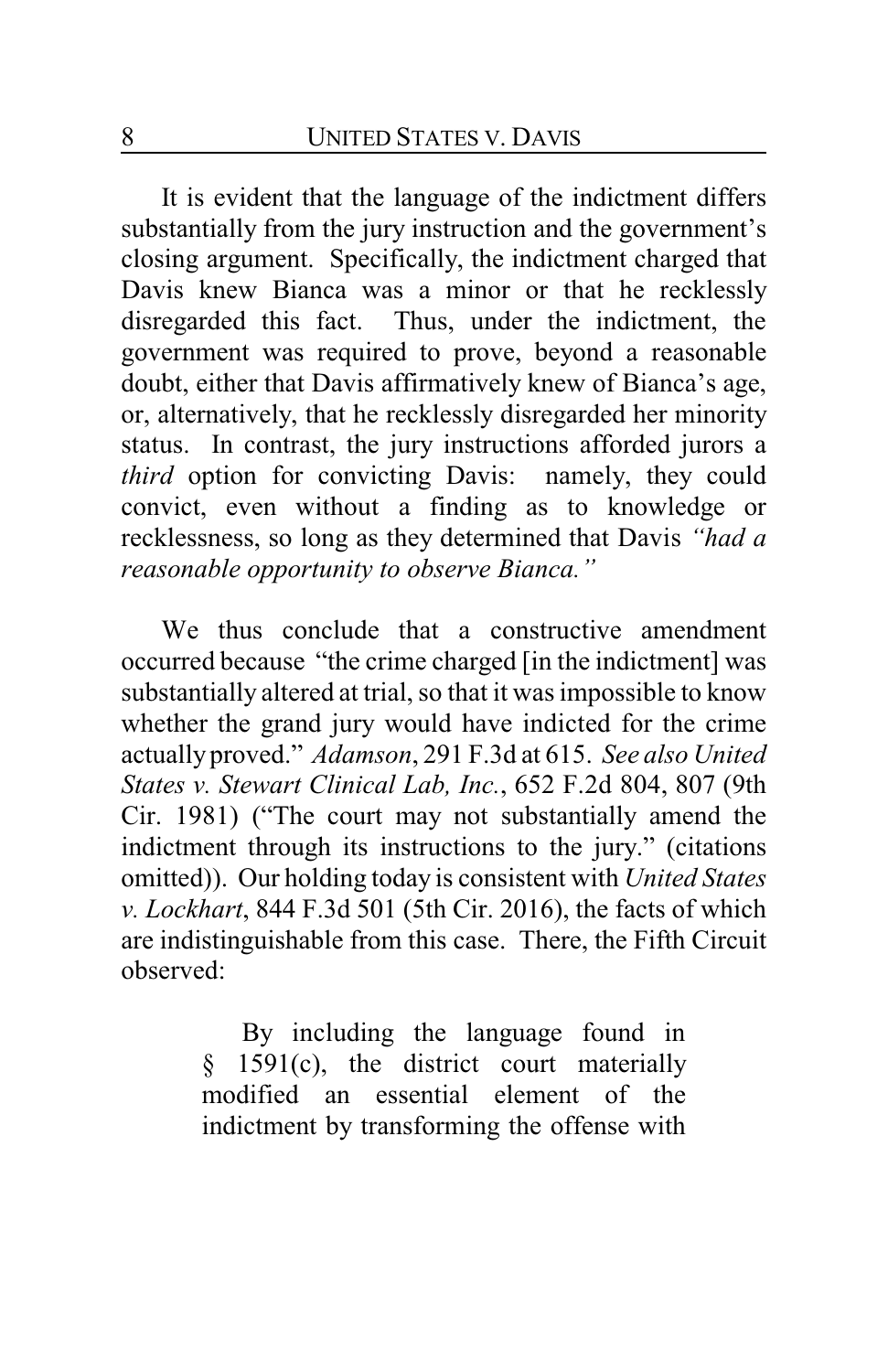which the indictment charged [the defendant] from one requiring specific mens rea into a strict liability offense.

*Id.* at 515–16 (footnote and citation omitted). We agree.

# **B. Davis' Conviction Under § 1591(a) Must Be Reversed.**

"Objections that the trial court improperly instructed the jury about the contents of the indictment generally fall into one of two categories: a constructive amendment or a variance." *Ward*, 747 F.3d at 1189. And, while "[t]he line that separates a constructive amendment from a variance is not always easy to define," *id.*, drawing this distinction is nevertheless critical. This is because "a constructive amendment typically mandates reversal, while 'a variance requires reversal onlyif it prejudices a defendant's substantial rights.'" *Id.* (citing *Adamson*, 291 F.3d at 615, and *Antonakeas*, 255 F.3d at 722). We have also held that "amending the indictment to charge a new crime constitutes a per se reversible error." *Stewart Clinical*, 652 F.2d at 807. *See also United States v. Olson*, 925 F.2d 1170, 1175 (9th Cir. 1991) ("An amendment always requires reversal, because it deprives a defendant of his right to be tried on the grand jury's charge."), *abrogated in part by United States v. Cotton*, 535 U.S. 625, 630 (2002).

We have previously articulated the distinction between a constructive amendment and a variance:

> An *amendment* of the indictment occurs when the charging terms of the indictment are altered, either literally or in effect, by the prosecutor or a court after the grand jury has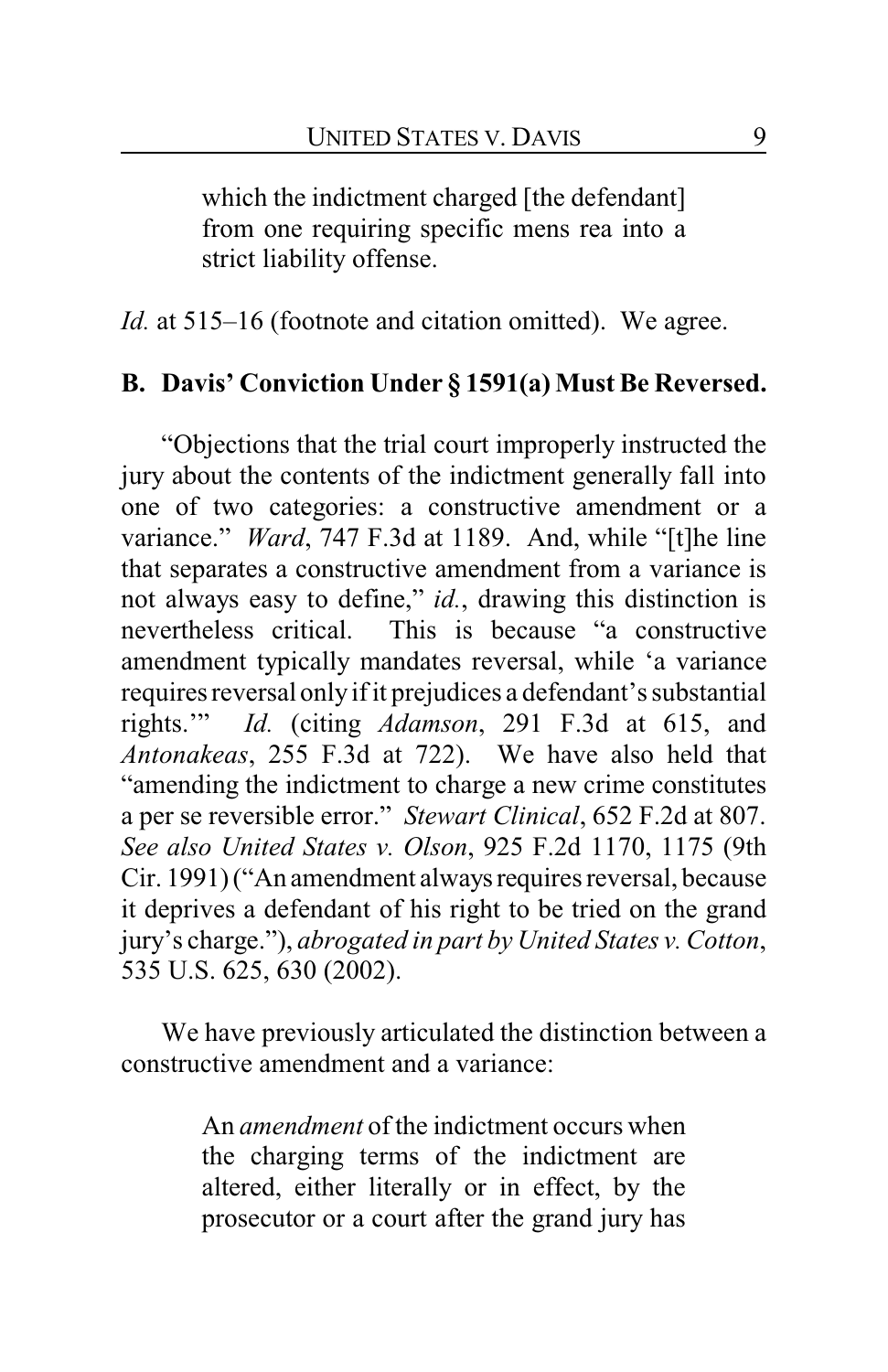last passed upon them. A *variance* occurs when the charging terms of the indictment are left unaltered, but the evidence at trial proves facts materially different from those alleged in the indictment.

*Von Stoll*, 726 F.2d at 586 (quoting *United States v. Cusmano*, 659 F.2d 714, 718 (6th Cir. 1981) (citations omitted)). Here, the district court's jury instruction and the government's argument had the effect of altering the terms of the indictment.

Thus, the district court's error here is properly characterized as a constructive amendment, not as a mere variance. As a result, Davis' conviction under § 1591(a) must be reversed. *See Ward*, 747 F.3d at 1189 (citing *Adamson*, 291 F.3d at 615, and *Antonakeas*, 255 F.3d at 722).

# **C. Remand for Resentencing is Required.**

The district court sentenced Davis to 300 months' imprisonment for each count of his conviction, with the terms to run concurrently. Although we affirm Davis' conviction under § 2251 in our concurrently-filed memorandum, "[w]hen a defendant is sentenced on multiple counts and one of them is later vacated on appeal, the sentencing package comes 'unbundled.'" *United States v. Ruiz-Alvarez*, 211 F.3d 1181, 1184 (9th Cir. 2000). Under these circumstances, vacating the sentence is required in order to allow the district court "to put together a new package reflecting its considered judgment as to the punishment the defendant deserve[s] for the crimes of which he . . . [remains] . . . convicted." *Id.* (quoting *United States v. McClain*, 133 F.3d 1191, 1193 (9th Cir. 1998) (other citations omitted)).